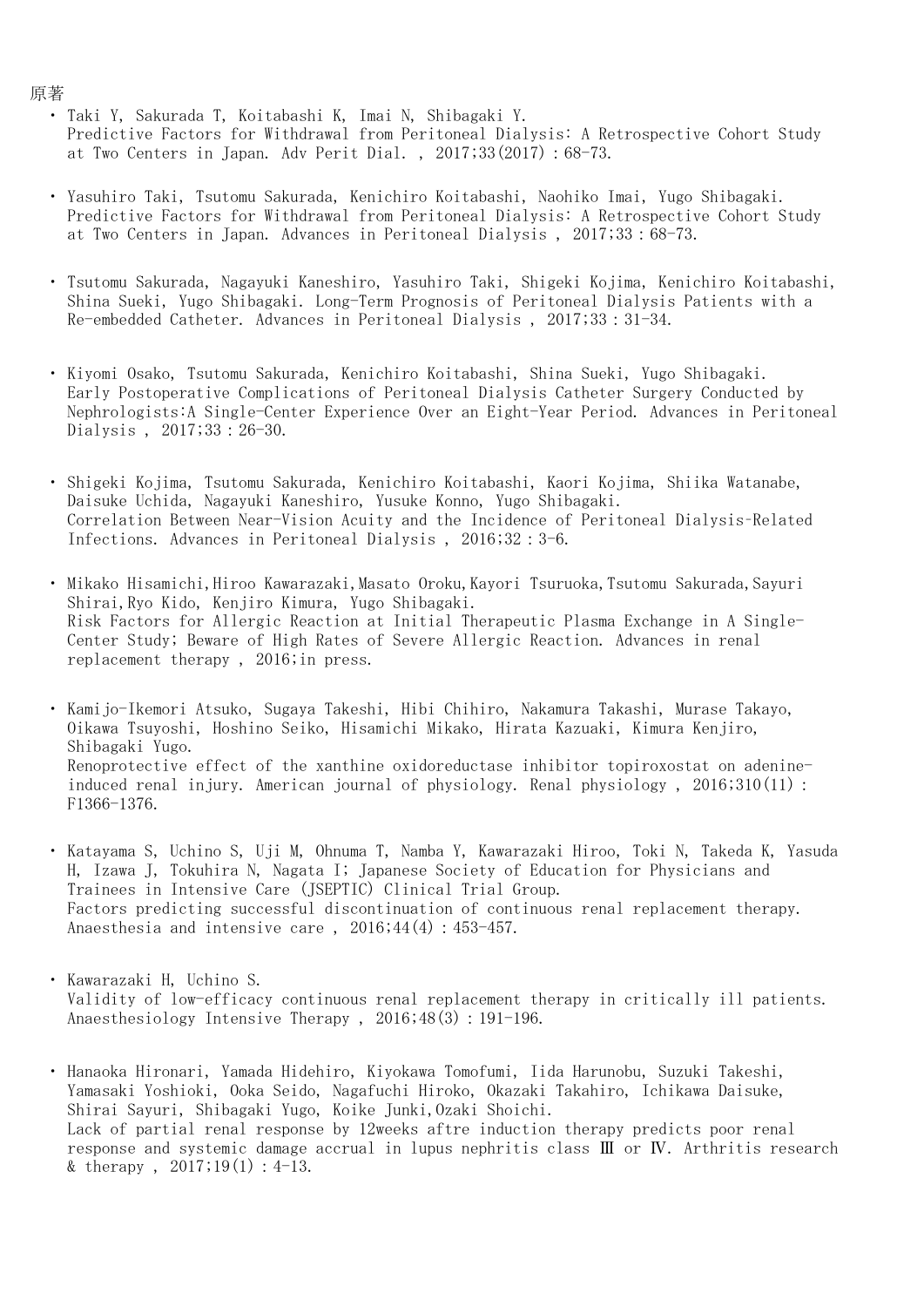- ・ Hisamichi M, Kamijo-Ikemori A, Sugaya T, Ichikawa D, Hoshino S, Hirata K, Kimura K, Shibagaki Y.. Increase in urinary markers during the acute phase reflects the degree of chronic tubulointerstitial injury after ischemia-reperfusion renal injury. Biomarkers : biochemical indicators of exposure, response, and susceptibility to chemicals ,  $2017;22(1):5-13.$
- ・ Hiraki K, Hotta C, Izawa KP, Sakurada T, Shibagaki Y. Dietary protein intake is strongly and positively related with muscle strength in patients with pre-dialysis chronic kidney disease. Clin Exp Nephrol. 2017;21(2): 354-355.
- ・ Fukuma S, Shimizu S, Niihata K, Sada KE, Yanagita M, Hatta T, Nangaku M, Katafuchi R, Fujita Y, Koizumi J,Koizumi S, Kimura K, Fukuhara S, Shibagaki Y. Development of quality indicators for care of chronic kidney disease in the primary care setting using electronic health data: a RAND-modified Delphi method. Clinical and Experimental Nephrology , 2016;:Epub ahead of print.
- ・ Kosaki K, Kamijo-Ikemori A, Sugaya T, Tanahashi K, Kumagai H, Sawano Y, Akazawa N, Ra SG, Kimura K, Shibagaki Y, Maeda S. Relationship between exercise capacity and urinary liver-type fatty acid-binding protein in middle-aged and older individuals. Clinical and Experimental Nephrology , 2017;21(5): 810-817.
- ・ Kamei K, Konta T, Hirayama A, Ichikawa K, Kubota I, Fujimoto S, Iseki K, Moriyama T, Yamagata K, Tsuruya K, Narita I, Kondo M, Shibagaki Y, Kasahara M, Asahi K, Watanabe T. Associations between serum uric acid levels and the incidence of nonfatal stroke: a nationwide community-based cohort study. Clinical and experimental nephrology , 2016;: Epub ahead of print.
- ・ Iwabuchi M, Nakaya I, Tsuchiya Y, Shibagaki Y, Yamaguchi T, Fukuhara S, Oe Y, Sakuma T, Sato T, Taguma Y, Soma J. Effects of cyclophosphamide on the prognosis of Japanese patients with renal vasculitis associated with anti-neutrophil cytoplasmic antibody-positive microscopic polyangiitis. Clinical and experimental nephrology,  $2016;20(5):712-719$ .
- ・ Kamijo-Ikemori A, Sugaya T, Yoshida M, Hoshino S, Akatsu S, Yamazaki S, Kimura K, Shibagaki Y. Clinical utility of urinary liver-type fatty acid binding protein measured by latexenhanced turbidimetric immunoassay in chronic kidney disease. Clinical chemistry and laboratory medicine : CCLM / FESCC , 2016;54(10):1645-1654.
- $\ddot{\phantom{0}}$ Kosaki K, Kamijo-Ikemori A, Sugaya T,Tanahashi K, Kumagai H, Sawano Y, Osuka Y, Tanaka K, Kimura K, Shibagaki Y, Maeda S. Association between muscular strength and intrarenal vascular resistance in middle-aged and older individuals. Experimental Gerontology , 2017;91:72-78.
- ・ Hisamichi M, Kamijo-Ikemori A, Sugaya T, Ichikawa D, Natsukic T, Hoshinob S, Kimura K,Shibagaki Y. Role of Angiotensin II type 1a receptor in renal injury induced by deoxycorticosterone acetate (DOCA)-salt hypertension. The FASEB JOURNAL , 2017;31(1):72-84.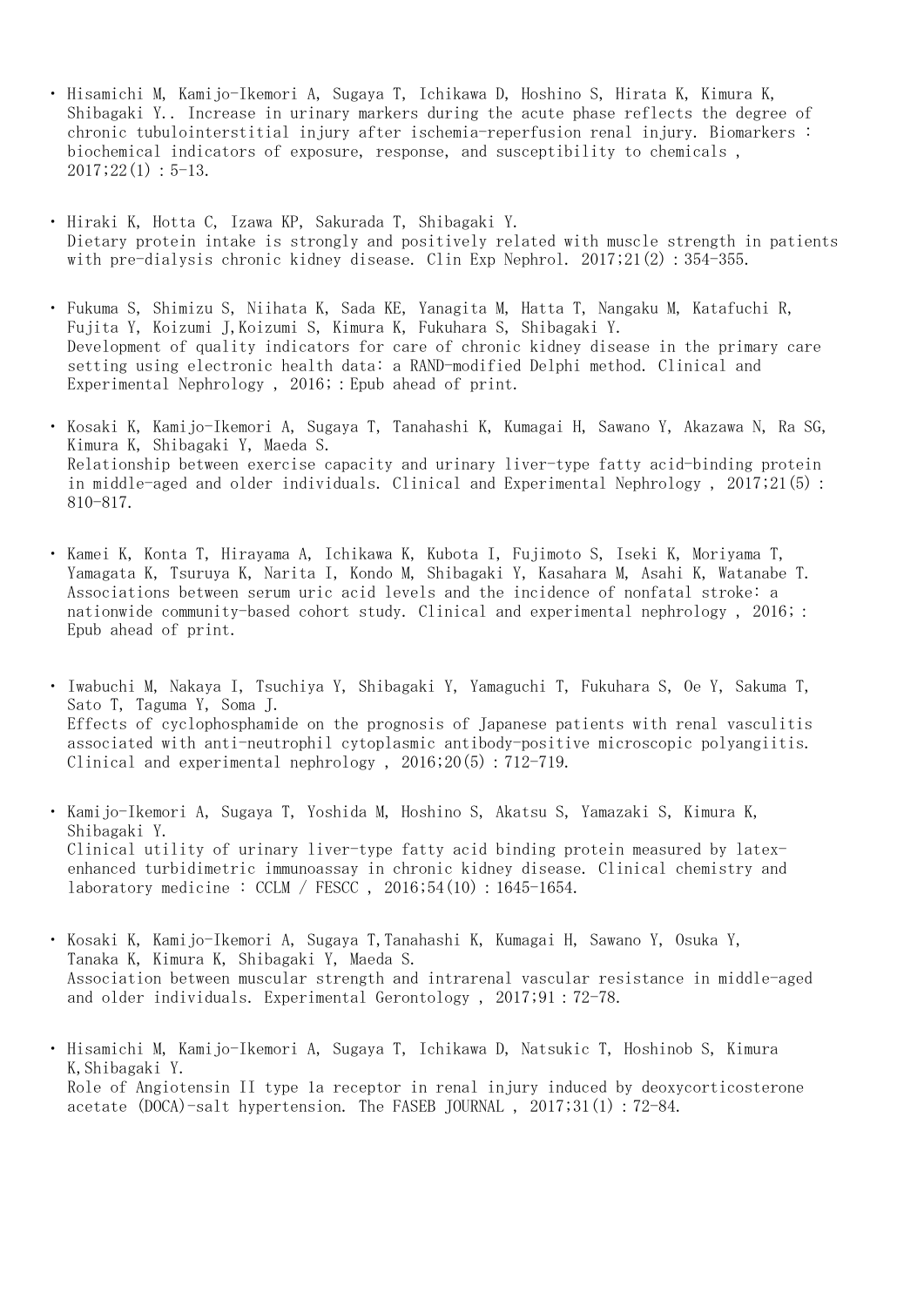- ・ Takayuki Adachi, Tsutomu Sakurada, Takanori Otowa, Keita Uehara, Shina Sueki, Shigeki Kojima, Nagayuki Kaneshiro, Katsuomi Matsui, Tadahisa Tomohiro, Yugo Shibagaki. Impact of Vascular Access Intervention Therapy on Cardiac Load in Hemodialysis Patients. Hemodialysis International,  $2016;20(51):512-516$ .
- ・ Imai Naohiko, Shibagaki Yugo, Yazawa Masahiko, Kitajima Kazuki, Nakazawa Ryuto, Sasaki Hideo, Chikaraishi Tatsuya. Follow-up rates of living kidney donor in Japan: A single center study. Indian J Nephrol , 2016;26(6):423-426.
- ・ Hosaka A, Tsunoda R, Yamaguchi T, Shibagaki Y. Body Lateropulsion and Cerebellar Tremor in a Patient with Pontine Infarction. Intern Med,  $2017;56(5):563-565.$
- ・ Ryuge A, Matsui K, Shibagaki Y. Hyponatremic Chloride-depletion Metabolic Alkalosis Successfully Treated with High Cationgap Amino Acid. Internal Medicine. , 2016;55(13):1765-1767.
- ・ Furuichi K, Yuzawa Y, Shimizu M, Hara A, Toyama T, Kitamura H, Suzuki Y, Sato H, Uesugi N, Ubara Y, Hisano S, Ueda Y, Nishi S, Yokoyama H, Nishino T, Kohagura K, Ogawa D, Mise K, Shibagaki Y, Kimura K, Haneda M, Makino H, Matsuo S, Wada T. Nationwide multicentre kidney biopsy study of Japanese patients with type 2 diabetes. Nephrol Dial Transplant, 2017; : Epub ahead of print.
- ・ Sasaki Sho, Kawarazaki Hiroo, Hasegawa T, Shima H, Naganuma T, Shibagaki Yugo. Anemia and Long-Term Renal Prognosis in Patients with Post-Renal Acute Kidney Injury of Nonmalignant Cause. Nephron, 2016;135(2): 129-136.

・ Sho Sasaki,Takeshi Hasegawa,Hiroo Kawarazaki,Atsushi Nomura,Daisuke Uchida, Takahiro Imaizumi, Masahide Furusho, Hiroki Nishiwaki,Shingo Fukuma, Yugo Shibagaki,Shunichi Fukuhara, on behalf of Japanese investigatOrs with Innovative Network for Kidney Disease:JOINT-KD. Development and Validation of a Clinical Prediction Rule for Bacteremia among Maintenance Hemodialysis Patients in Outpatient Settings. PloS One , 2017;12(1):e0169975.

- ・ Yazawa M, Kido R, Ohira S, Hasegawa T, Hanafusa N, Iseki K, Tsubakihara Y, Shibagaki Y. Early Mortality Was Highly and Strongly Associated with Functional Status in Incident Japanese Hemodialysis Patients: A Cohort Study of the Large National Dialysis Registry. PloS One., 2016;11(6): eCollection 2016.
- ・ Kosaki K, Kamijo-Ikemori A, Sugaya T, Tanahashi K, Sawano Y, Akazawa N,Ra SG, Kimura K, Shibagaki Y, Maeda S. Effect of habitual exercise on urinary liver-type fatty acid-binding protein levels in middle-aged and older adults. Scandinavian Journal of Medicine and Science in Sports , 2017; : accepted.
- ・ Maekawa H, Yazawa Masahiko, Koitabashi Kenichiro, Imai Naohiko, Kawarazaki H, Nakazawa Ryuto, Sasaki Hideo, Chikaraishi Tatsuya, and Shibagaki Yugo. Safety of Monitoring Viral and Liver Function Markers in Patients With Prior Resolved Hepatitis B Infection After Kidney Transplantation. Transplantation proceedings, 2016;48(6): 2046-2049.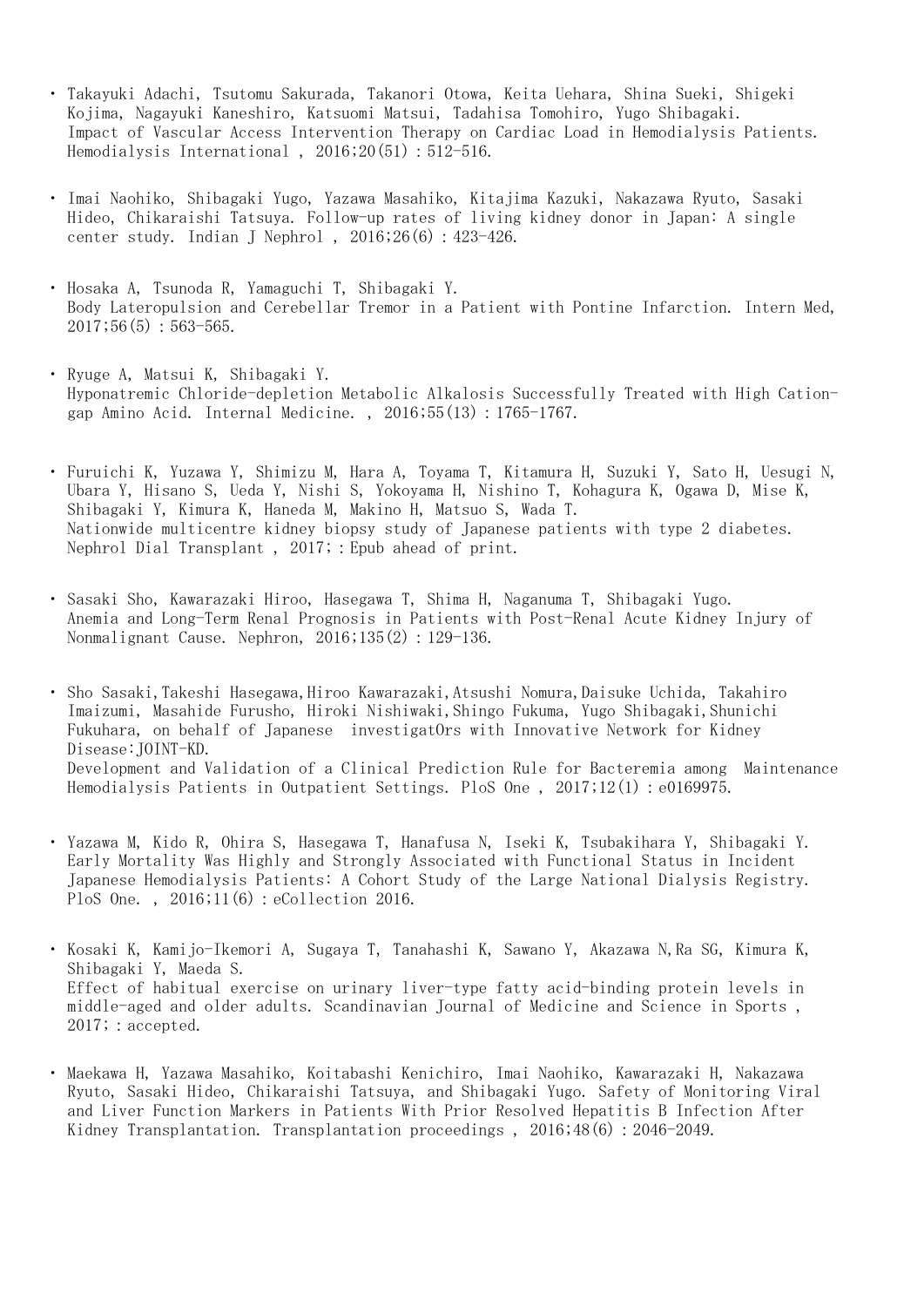- ・ Iseki K, Konta T, Asahi K, Yamagata K, Fujimoto S, Tsuruya K, Narita I, Kasahara M, Shibagaki Yugo, Moriyama T, Kondo M, Iseki C, Watanabe T; Design of the Comprehensive Health Care System for Chronic Kidney Disease (CKD) Based on the Individual Risk Assessment by Specific Health Check. Glucosuria and all-cause mortality among general screening participants. Clinical and Experimental Nephrology,  $2017$ ; : 1-10.
- ・ 上原温子, 柴垣有吾. 臨床腎臓病学の課題と将来展望 (2): 水·電解質代謝分野について. Nephrology Frontier,  $2016$ ; 15(04): 238-242.
- ・ 栗田宣明, 脇田貴文, 福原俊一, 柴垣有吾. 効果的な患者指導のエビデンス作成を目指した尺度開発と検証の実際. 日本透析医学会雑誌 ,  $2017;50(3):180-181.$
- ・ 山本信,櫻田勉,上原圭太,柴垣有吾. 非外傷性脾破裂による血性排液を認めた腹膜透析患者の1例. 日本透析医学会雑誌, 2016;49(9): 605-609.
- ・ 佐藤大輝, 古澤彩美, 村澤昌, 河原崎宏雄. 日常生活動作低下のため施設入所となった高齢者の高カルシウム血症の1例. 東京都医師会雑誌 , 2016;11:637-639.
- ・ 渡邉詩香, 小島茂樹, 金城永幸, 櫻田勉, 小板橋賢一郎, 大石大輔, 村澤昌, 河原崎宏雄, 柴垣有 吾. 腹膜透析導入後の末期腎不全患者のQOLと家族の介護負担度の変化に関する研究. 第30回神奈川県CAPD研究会誌, 2017;: 27-28.
- ・ 大平健宏, 小板橋賢一郎, 櫻田勉, 末木志奈, 柴垣有吾. PD患者における血清β2MGを用いた尿量の 測定. 第30回神奈川県CAPD研究会誌 , 2017;:24-26.
- ・ 松井勝臣, 田邉淳, 町田慎治, 大石大輔, 白井小百合, 櫻田勉, 柴垣 有吾. 腹膜透析導入直後に交 通性陰嚢水腫を合併した1例. 聖マリアンナ医科大学雑誌 , 2016;44(3):145-150.
- ・ 末木志奈, 櫻田勉, 小島茂樹, 小板橋賢一郎, 金城永幸, 今野雄介, 柴垣有吾. カテーテル感染に対 するSPD(subcutaneous pathway diversion)の有用性の検討. 腎と透析 , 2016;81巻別冊透析2016: 158-159.
- ・ 大石大輔, 町田慎治, 松井勝臣, 今井直彦, 白井小百合, 櫻田勉, 柴垣有吾. 腹膜透析患者におけるarterial velocity indexとarterial pulse indexの検討. 腎と透析 , 2016;81巻別冊 腹膜透析2016:154-155.
- ・ 末木志奈, 音羽孝則, 上原圭太, 松井勝臣, 櫻田勉, 佐藤雄一, 柴垣有吾. 後期高齢者血液透析導入患者のVA選択と予後の検討. 腎と透析, 2016;81(別冊アクセス2016):123-125.
- ・ 櫻田勉. 腹膜透析 PD腹膜炎-診断と治療、難治性の定義-. 腎と透析, 2016;70(6):898-902.

症例報告

・ Nagayuki Kaneshiro, Tsutomu Sakurada, Rina Hachisuka, Michiko Hisamichi,Masahiko Yazawa, Yugo Shibagaki. Rupture of Subcutaneous Peritoneal Dialysis Catherer by Stretching Exercise : A Case

Report. Advances in peritoneal dialysis., 2016; : in press.